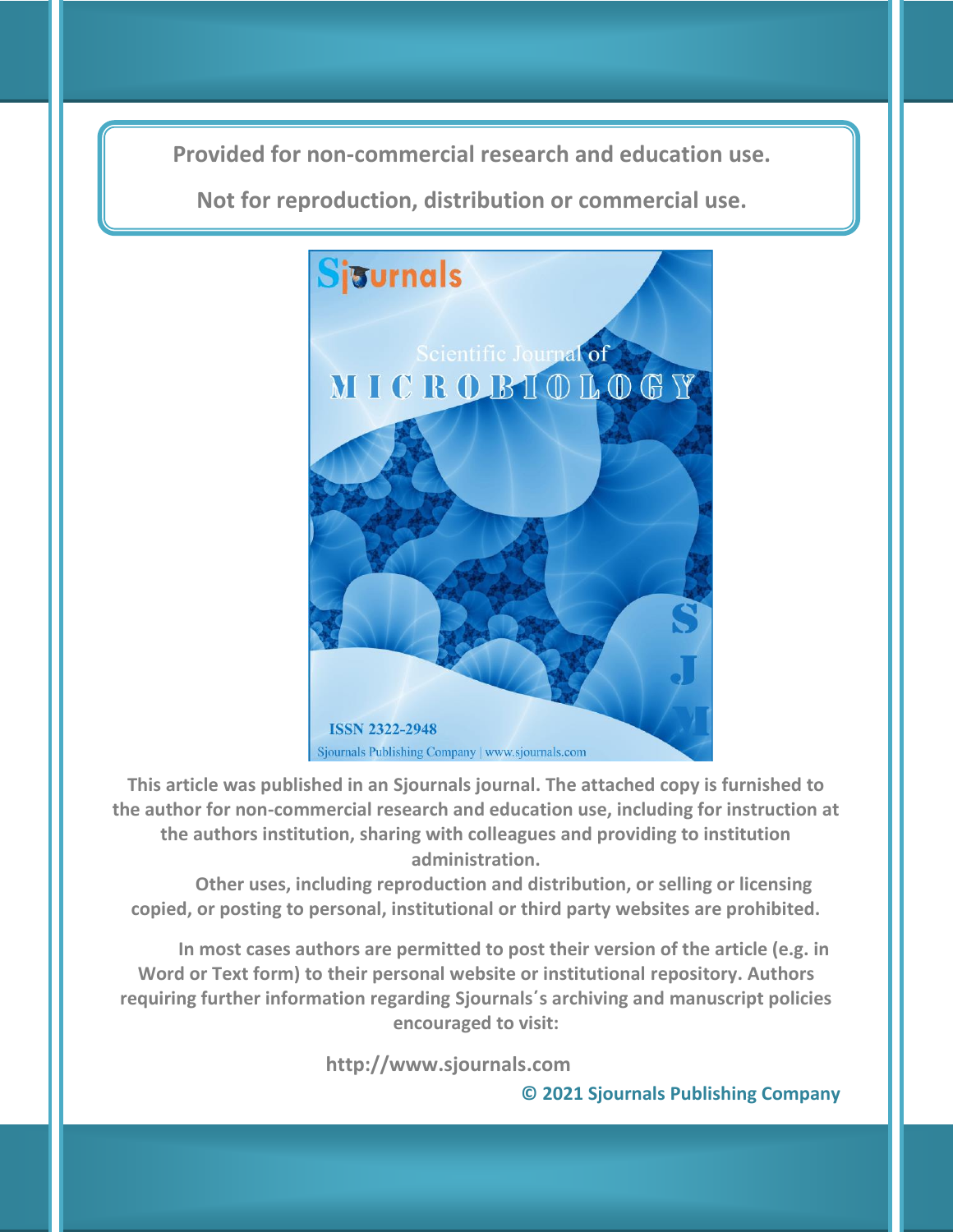



Contents lists available at Sjournals

# Scientific Journal of **Microbiology**

Journal homepage: www.sjournals.com

**Original article**

**Molecular characterization of potential allergenic molds (***Aspergillus***,** *Penicillium* **and** *Fusarium***) in two buildings receiving the public in Abidjan – Côte d'Ivoire**

**M'boh Epi Reine Elisabeth N'Goua,b,\*, David Coulibaly N'Golo<sup>a</sup> , Chiaye Claire Antoinette Yapocrezoit<sup>a</sup> , Ama Valerie Bonouman<sup>a</sup> , Solange Kakou<sup>a</sup> , Ossey Bernard Yapo<sup>c</sup> , Allico Joseph Djamana,b, Mireille Dosso<sup>a</sup>**

*a Institut Pasteur of Côte d'Ivoire (Biology of Immunity Unit, Molecular Biology Platform, Mycology Laboratory, Biochemistry Laboratory, Microbiology Laboratory).*

*<sup>b</sup>Université Félix Houphouët Boigny of Côte d'Ivoire (Biology and Health Laboratory), 22 BP 582 Abidjan 22. <sup>c</sup>Central Environmental Laboratory, Ivorian Anti-Pollution Centre (CIAPOL).*

\*Corresponding author: [reinemboh@hotmail.com](mailto:reinemboh@hotmail.com)

# A R T I C L E IN FO

# A B S T R A C T

*Article history,* Received 15 February 2021 Accepted 23 March 2021 Available online 29 March 2021 iThenticate screening 18 February 2021 English editing 21 March 2021 Quality control 28 March 2021

*Keywords,* Allergy Moulds Aspergillus Penicillium Fusarium **PCR** 

*Aspergillus, Penicillium* and *Fusarium* species play an important role in environmental allergy. These molds are potential density in the indoor environment. This study aimed to characterize the strains *Aspergillus, Penicillium* and *Fusarium*  using a molecular method. The beta-tubulin and elongation factor TEF-α genes were utilized to differentiate the species. A total of 405 environmental species (*Aspergillus, Penicillium* and *Fusarium*) were isolated, purified and initially identified by colony morphology. Subsequently, DNA was extracted and; PCR was performed from 351 isolates. The results were then compared to morphological characteristics. Of the 351 isolates tested, 167 were *Aspergillus*, 103 were *Penicillium* and 81 were *Fusarium*. The beta-tubulin and elongation factor TEF-α genes were found to be the most suitable for differentiating these three genera among them; the beta-tubulin gene was used for molecular identification of *Aspergillus, Penicillium* and the elongation factor TEF-α gene for characterizing *Fusarium* species.

© 2021 Sjournals. All rights reserved.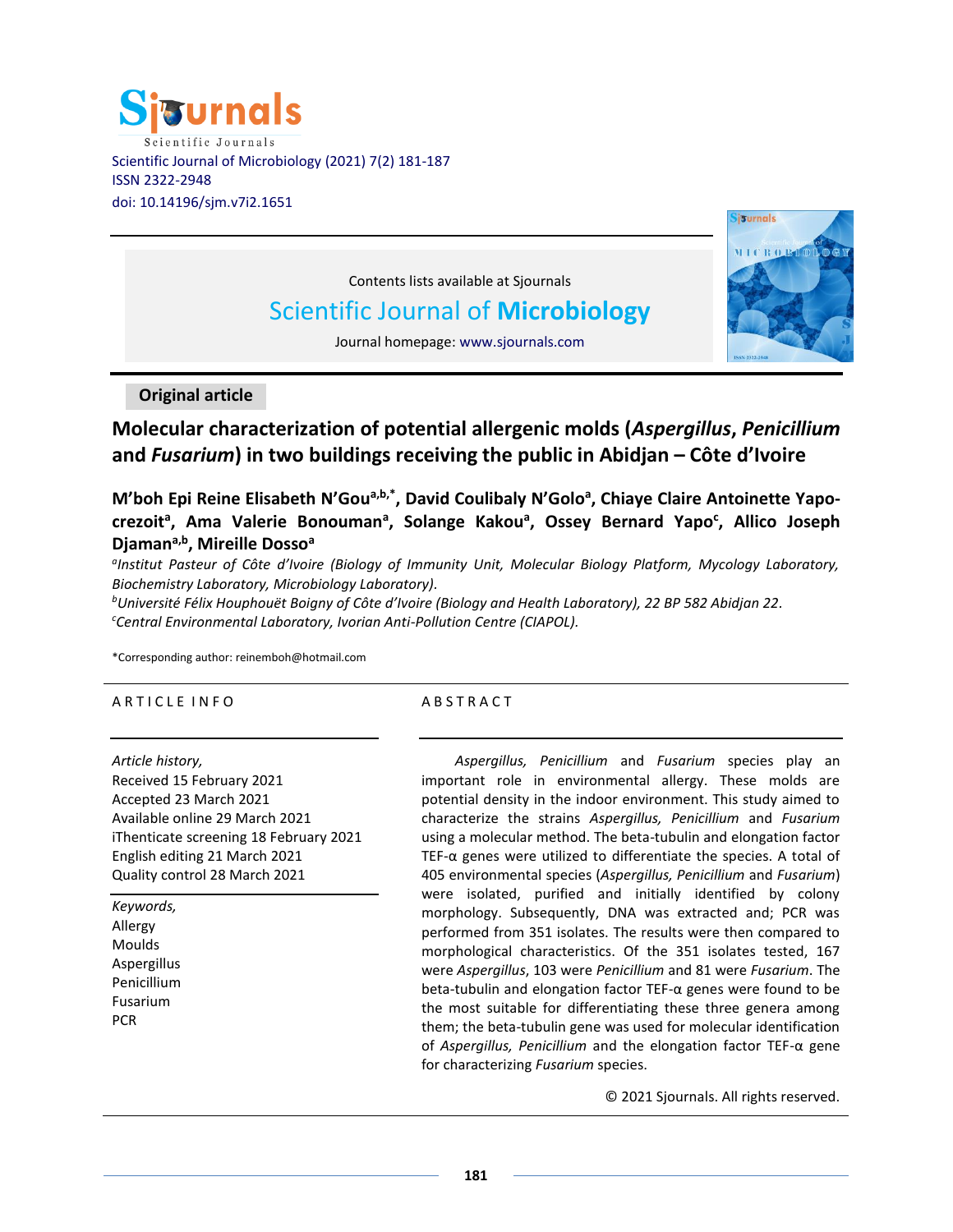# **1. Introduction**

Many different spores and mycelial fragments grow indoor environment where available nutrients, humidity and temperature conditions ideal. People are continuously in contact with airborne molds via inhalation (Pei-Chih et al., 2000), and airborne molds are known to induce allergies disease such as chronic bronchitis, sunisitis, asthma, persensitivity reactions, pneumonitis and aspergillosis allergic (Plewa-Tutaj and Lonc, 2014; Ozkara et al., 2007; El-Morsy, 2006; Ceylan et al., 2006; Oliveira et al., 2005; Pepeljnjak and Segvic, 2003). The sensitivity rate is 5-20% in allergy clinics people (Twaroch et al., 2015) with type I to IV hypersensitivity responses (Simon-Nobbe et al., 2008). *Penicillium*, *Aspergillus, Alternaria, Cladosporium, Fusarium* was found to be the predominant indoor genus associated with respiratory allergies (Anaya et al., 2016; Plewa-Tutaj and Lonc, 2014; Horner et al., 1995). A recent study in Abidjan identified the genera *Penicillium*, *Aspergillus* and *Fusarium* as the predominant indoor molds (N'Gou et al., 2021). Given the allergic and biological importance of *Penicillium*, *Aspergillus* and *Fusarium*, their spread and diversity, and similarity to each other, precise identification of these sections and species is clearly necessary for any environment research. Furthermore, more allergen extracts of these three molds will be included in a panel of skin test reagents (Horner et al., 1995). However, the use of morphological criteria for identification of molds species is very difficult. Moreover, as environmental factors and conditions influence morphological identification, molecular methods are needed to identify *Aspergillus, Penicillium, Fusarium* sections and to differentiate them from one another (Bialek et al., 2005; Husain et al., 2004). Thus, this study intended molecular characterization of 03 potential allergenic strains: *Penicillium, Aspergillus* and *Fusarium* in Abidjan, Côte d'Ivoire.

## **2. Materials and methods**

## **2.1. Sampling**

Air, surface and dust samples from two professional establishments were collected by Passive air sampling method (NF EN ISO 16000-19) and swabbing (NF ISO 16000-21) (N'Gou et al., 2021).

# **2.2. Culture and morphological identification**

Strains were isolated from cultures on Sabouraud Chloramphenicol medium. The allergenic strains *Penicillium, Aspergillus* and *Fusarium* were identified with the mycological existing identification keys (Samson et al., 2010; Klich, 2002).

# **2.3. Molecular characterization**

All the following steps from extraction to PCR were carried out at the Molecular Biology platform of the Institut Pasteur de Côte d'Ivoire.

DNA extraction was performed from pure culture. Strains were submitted to a lysis buffer (200mM Tris-HCl lysis buffer, pH 8.5; 250mM NaCl; 25mM EDTA; 0.5% SDS) and proteinase K at 65°C and 500 trs/ min in a incubator block (Thermomixer, Eppendorf). The lysate cell were concentrated in Sodium acetate solution on cold temperature. DNA elution was done to the column. The purity and quantity of DNA were assessed using a Nanodrop instrument (NanoDrop One<sup>c</sup>, version 1.3.1 Database version 1, Thermo Scientific).

PCR reactions were realized in a final volume of 25 µL containing: DNA template (5 µL), 5X HOT FIREPol (Biosolis), Blend Master Mix Ready to Load (4  $\mu$ L), Primer Foward (25  $\mu$ M; 0.5  $\mu$ L), Primer Reverse (25  $\mu$ M; 0.5  $\mu$ L), Sterile Ultra Pure Water (15 µL). Amplifications were done using primers as described by Glass and Donaldson (1995) and O'donnell et al. (1998) (Table 1).

The β-tubulin gene of *Penicillium* and *Aspergillus* strains and the Elongation Factor gene (TEF-α) of *Fusarium* were amplified according to different programs. The amplification of the β-tubulin gene was performed on (02) steps using the following program: first step (5 cycles) and the  $2^{nd}$  step (35 cycles), with denaturation 94°C for 1 min, annealing temperature of primers at 68°C, a decrease of the hybridization temperature of 1°C / cycle (first step) and  $64^{\circ}$ C ( $2^{\text{nd}}$  step) for 90 s and an extension at 72 $^{\circ}$ C for 2 min. A final extension at 72 $^{\circ}$ C for 10 min. Elongation Factor (TEF-α) of the Fusarium amplification included initial denaturation at 95°C for 3 min, followed by denaturation at 95°C for 45s, annealing temperature of primers at 58°C (5 cycles), 56°C (5 cycles), 52°C (30 cycles),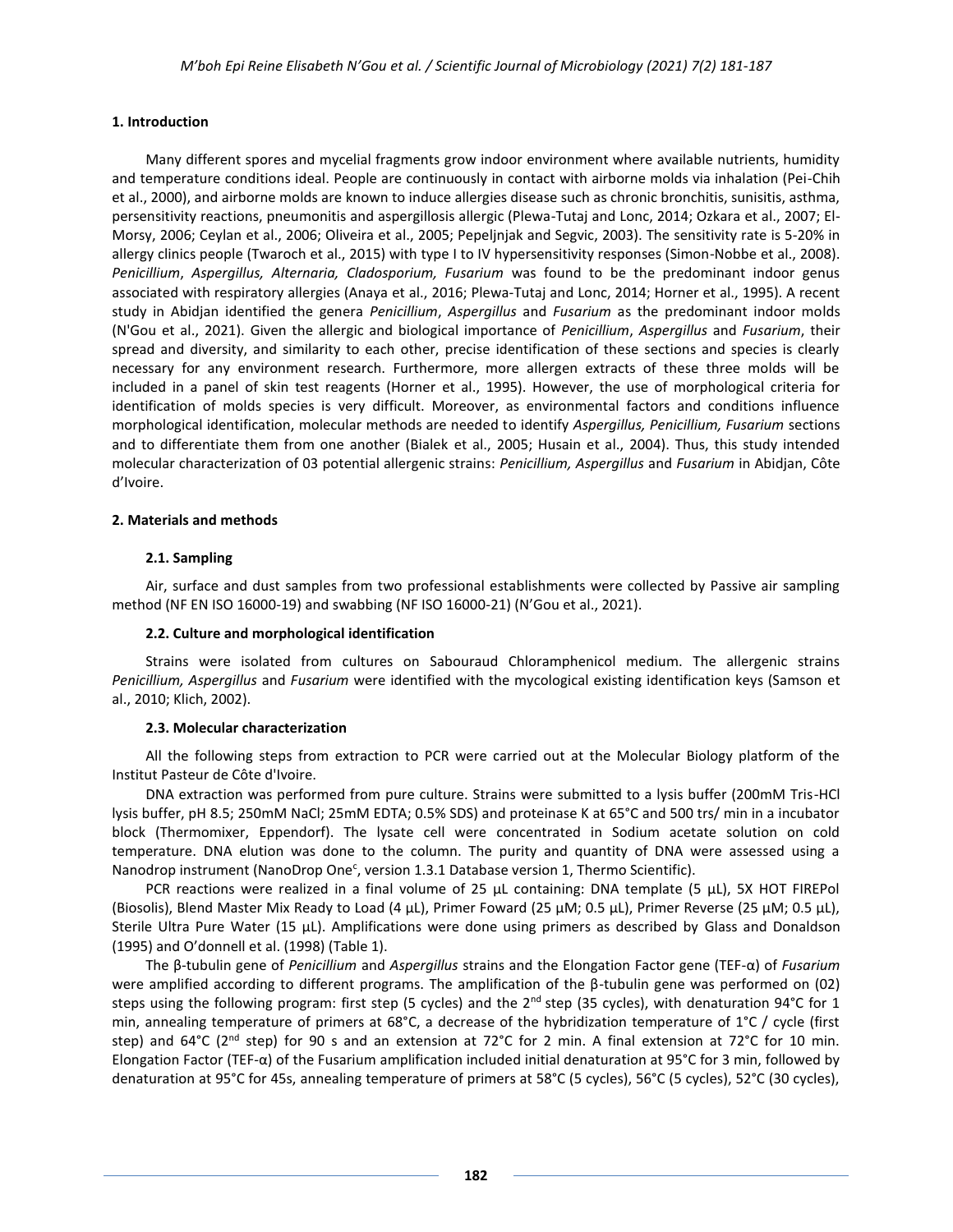for 45s and extension at 72°C for 2 min. A final extension at 72°C for 8 minutes. Amplifications were performed using a Thermocycleur Gene Amp PCR System 9700.

| Details of the primers used in present study. |                                                |                                           |                        |                                            |                                             |  |
|-----------------------------------------------|------------------------------------------------|-------------------------------------------|------------------------|--------------------------------------------|---------------------------------------------|--|
| Name                                          | Sequences $(5' - 3')$                          | <b>Target</b>                             | <b>Strains</b>         | Amplicon size (pb)                         | <b>References</b>                           |  |
| Bt2a                                          | <b>GGTAACCAAATCGGTGCTGCTTTC</b>                | <b>B-tubulin</b><br>Aspergillus fumigatus |                        | 550                                        | Glass and Donaldson, 1995                   |  |
| Bt2b                                          | ACCCTCAGTGTAGTGACCCTTGGC<br>Aspergillus flavus |                                           | 550                    | Nasri et al., 2015                         |                                             |  |
|                                               |                                                |                                           | Aspergillus niger      | 555                                        | Glass and Donaldson, 1995                   |  |
|                                               |                                                | Aspergillus ochraceus                     |                        | 584                                        | Glass and Donaldson, 1995                   |  |
|                                               | Aspergillus terreus<br>574                     |                                           |                        | Glass and Donaldson, 1995                  |                                             |  |
|                                               |                                                |                                           | Aspergillus clavatus   | 561                                        | Glass and Donaldson, 1995                   |  |
|                                               |                                                |                                           | Aspergillus versicolor | 422                                        | Glass and Donaldson, 1995                   |  |
|                                               |                                                |                                           |                        | Pasqualetti et al., 2020; Sanchez Espinosa |                                             |  |
|                                               |                                                |                                           | Aspergillus            | 422 - 600                                  | et al., 2021; Laforgue et al., 2009         |  |
|                                               |                                                | Penicillium chrysogenum                   |                        | 480                                        | Glass and Donaldson, 1995                   |  |
|                                               |                                                |                                           | Penicillium sp         | 450 - 500                                  | Johnston, 2008; Laforgue et al., 2009       |  |
| EF1F<br>EF1R                                  | ATGGGTAAGGAGGACAAGAC<br>GGAAGTACCAGTGATCATGTT  | Elongation<br>Factor (TEF- $\alpha$ )     | <b>Fusarium spp</b>    | 700 - 750                                  | Geiser et al., 2004; O'Donnell et al., 1998 |  |

#### **Table 1**  Details of the primers used in present study.

#### **2.4. PCR products revelation**

Amplicons were revealed on a 2% agarose gel stained with SyberSafe after an electrophoresis.

## **3. Results and discussion**

Identification based on morphological characteristics of the isolated *Aspergillus, Penicillium* and *Fusarium* species indicated that, out of the 405 environmental isolates, 190 were *Aspergillus*, 128 were *Penicillium* and 87 were *Fusarium* (Tabe 2).

Amplification with the primers Bt2a - Bt2b and EF1F-EF1R gave fragments between 350 and 800 bp allowing, to distinguish the species *Aspergillus fumigatus, Aspergillus flavus, Aspergillus niger, Aspergillus ochraceus, Aspergillus terreus, Aspergillus clavatus, Aspergillus versicolor, Penicillium chrysogenum, Aspergillus sp, Penicillium sp* and *Fusarium sp*.

Comparison of morphological identification with that of molecular characterization showed that 10 of the species identified as Aspergillus flavus by microscopy did not belong to this species. Two species identified respectively as *Aspergillus fumigatus* and *Aspergillus sp*. based on strain morphology were not. 10 species identified by microscopy as Penicillium sp, according to morphological aspect of the colonies were not members of these species. 6 species identified on phenotypic criterion as *Fusarium sp* were not members of the species. PCR results for *Aspergillus, Penicillium* and *Fusarium* strains are reported in Table 2.





**Fig. 1.** Gel electrophoresis of PCR products obtained for species belonging to the *Aspergillus* using the Bt2a/ Bt2b primers. Lane 1: 100 bp DNA size marker (Fermentas, Germany), Lane 2 – 25: the isolates of *Aspergillus*, Lane 26: negative control.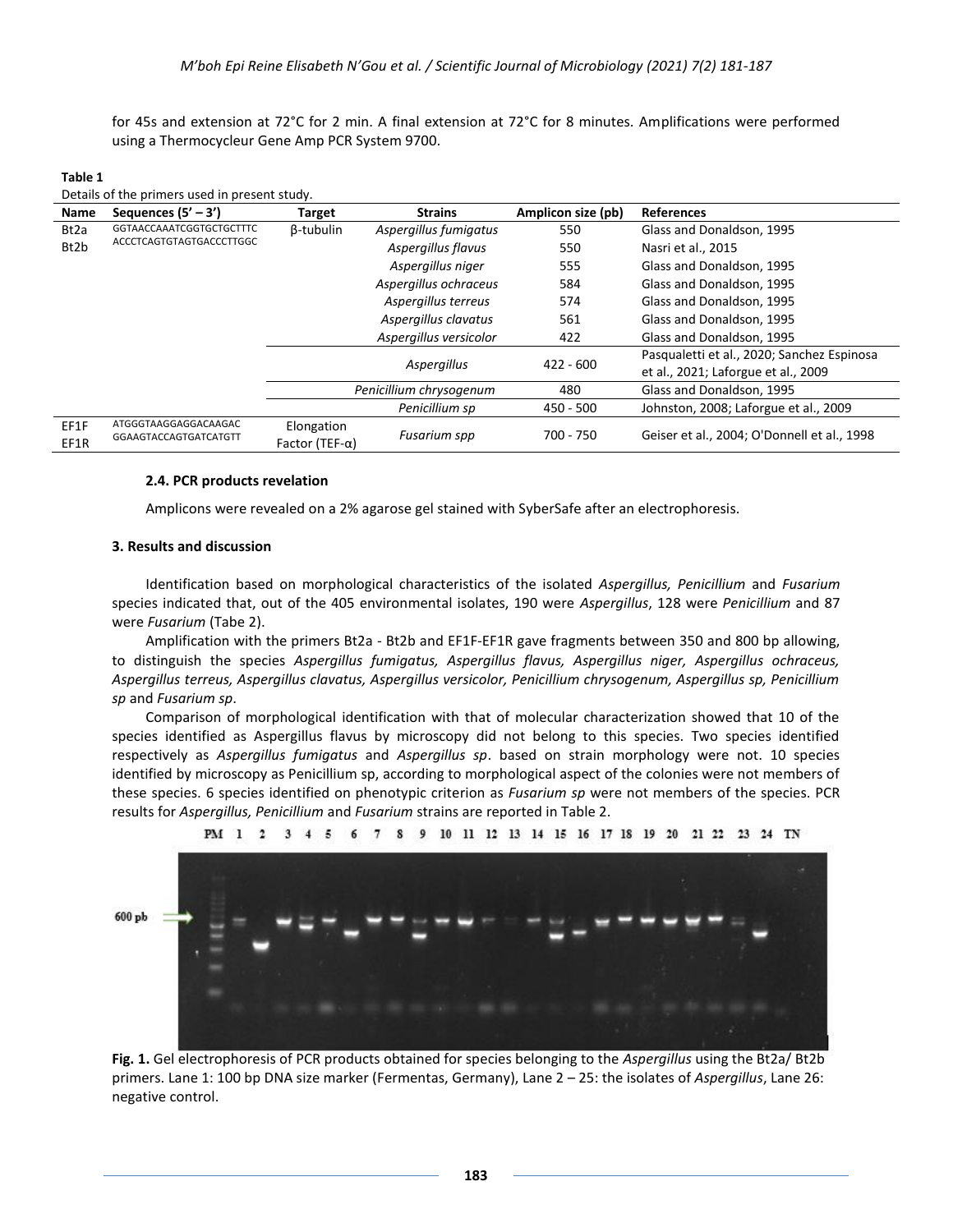

**Fig. 2.** Gel electrophoresis of PCR products obtained for species belonging to the *Penicillium* using the Bt2a/ Bt2b primers. Lane 1: 100 bp DNA size marker (Fermentas, Germany), Lane 2 – 15: the isolates of *Penicillium*, Lane 16: negative control.



**Fig. 3.** Gel electrophoresis of PCR products obtained for species belonging to the *Fusarium* using the EF1/EF2 primers. Lane 1: 100 bp DNA size marker (Fermentas, Germany), Lane 2 – 25: the isolates of *Fusarium*, Lane 26: negative control.

| Results of the molecular identification. |                       |                  |                                   |  |  |  |  |
|------------------------------------------|-----------------------|------------------|-----------------------------------|--|--|--|--|
|                                          | <b>Identification</b> |                  | <b>Discordance identification</b> |  |  |  |  |
| <b>Strain</b>                            | Phenotypical          | <b>Molecular</b> | Ratio (%)                         |  |  |  |  |
| A. fumigatus                             | 27                    | 21               | 8.70                              |  |  |  |  |
| A. flavus                                | 57                    | 38               | 20.83                             |  |  |  |  |
| A. niger                                 | 15                    | 14               | O                                 |  |  |  |  |
| A. ochraceus                             | 13                    | 13               | 0                                 |  |  |  |  |
| A. terreus                               | 3                     | 3                | O                                 |  |  |  |  |
| A. clavatus                              | 1                     |                  | O                                 |  |  |  |  |
| A. versicolor                            | 8                     | 4                | Ω                                 |  |  |  |  |
| Aspergillus sp                           | 66                    | 59               | 3.28                              |  |  |  |  |
| Penicillium sp                           | 54                    | 19               | 34.48                             |  |  |  |  |
| P. chrysogenum                           | 74                    | 74               | 0                                 |  |  |  |  |
| Fusarium sp                              | 87                    | 75               | 7.41                              |  |  |  |  |
| Total                                    | 405                   | 321              | 8.55                              |  |  |  |  |

**Table 2**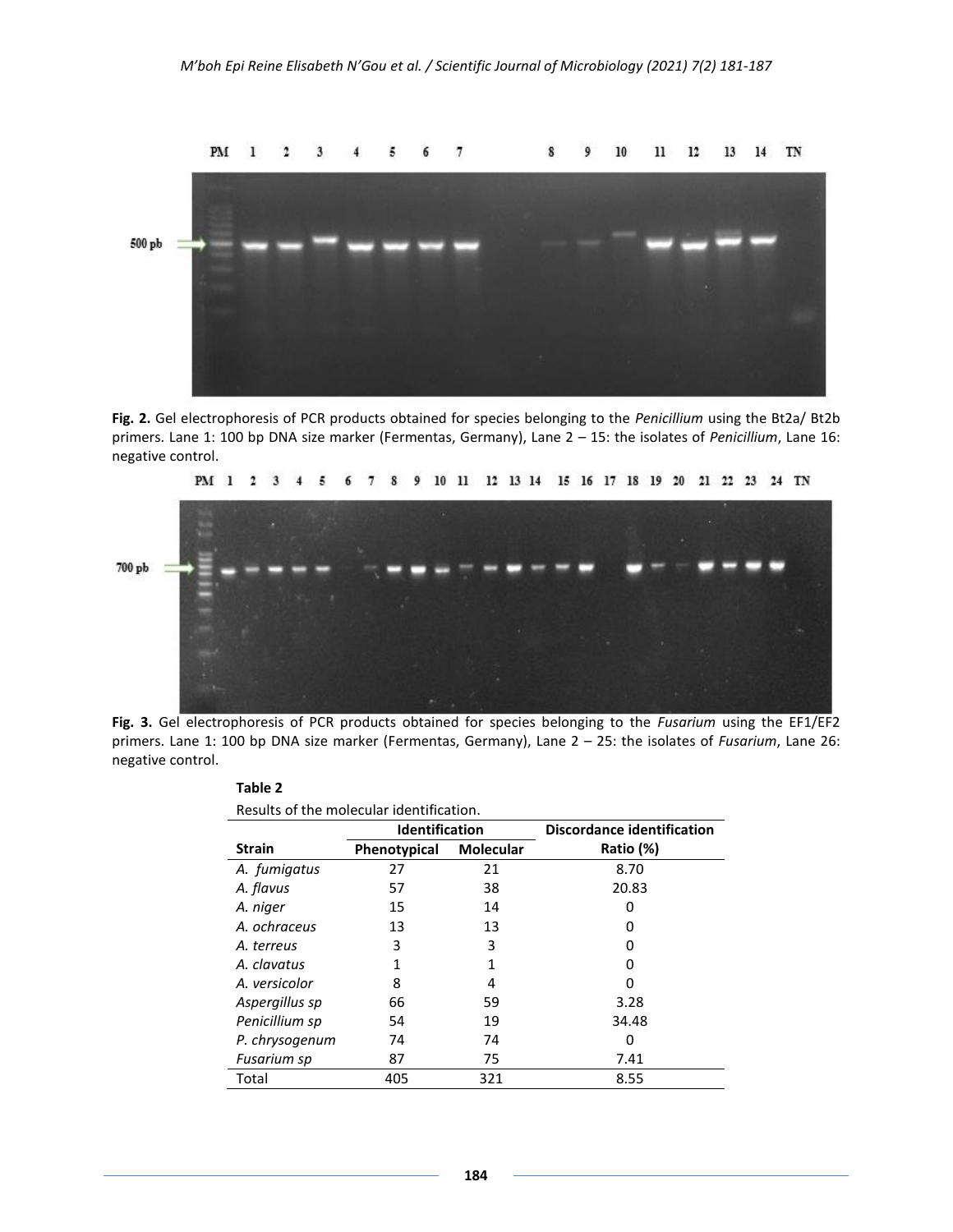*Aspergillus, Penicillium* and *Fusarium* are among the important genus implicated in allergic diseases (Anaya et al., 2016; Plewa-Tutaj and Lonc, 2014; Horner et al., 1995). A identification of *Aspergillus, Penicillium* and *Fusarium*  species various is very subtantial for allergic diagnostic. The molecular technique is high, sensible and rapid method for the moulds specific identification on genetic data (Verscheure et al., 2002). It's important to combine molecular biological techniques with classical mycological methods to improve species identification (Bougnoux and Espinasse, 2003).

Two genes (beta-tubulin and Elongation Factor (TEF- $\alpha$ )) were used to precisely differentiate among the *Aspergillus, Penicillium* and *Fusarium* isolates collected.

In a previous study, many authors stated that beta-tubulin is important for the identification and differentiation in *Aspergillus* species (Shokouhi et al., 2011; Yaguchi et al., 2007; Balajee et al., 2005; Hong et al., 2005) but the β-tubulin gene is known to have more variation in *Penicillium* and it's currently considered as reliable alternative marker for differentiation of the *Penicillium* species (Houbraken and Samson, 2011). Microscopic identification of all *Aspergillus* and *Penicillium* species on morphology criterion was showed to be very problematic and often impossible. Relying on sequences size, β–tubulin, allowed for accurate and rapid recognition of the isolates in our study like Abastar et al. had demonstrated (Abastabar et al., 2014; Frisvad and Samson, 2004).

In the present study, a combination of the morphological identification key and TEF1-α gene amplication were used to identify the *Fusarium* isolates. There are limits to the use of morphological characters for identification the *Fusarium* complex. The authors as Bakar et al. (2013); Kvas et al. (2009) and Geiser et al. (2004) are identified many species of Fusarium with TEF1-α gene and establishing phylogenetic and taxonomic profile of *Fusarium* spp isolates (Kristensen et al., 2005; Geiser et al., 2004).

Rapid and accurate detection of potentially allergenic pathogenic moulds at the species is essential for the prevention and treatment of allergies (Tsui et al., 2000). Molecular approaches focusing on a partial β-tubulin sequence and elongation factor 1 $\alpha$  (TEF-1 $\alpha$ ) are required to clarify the complete spectrum of the species.

### **4. Conclusion**

Morphological identification is essential to distinguish the cultural characters of moulds. In this study, the βtubulin and Elongation Factor (TEF-α) allowed the determination of sequence sizes corresponding to the different isolates of *Penicillium, Aspergillus* and *Fusarium.* Thus, molecular characterisation is proving to be an efficient tool to confirm the morphological identification of molds.

#### **Conflicts of interest**

The authors have no conflicts of interest to disclose.

#### **References**

- Abastabar, M., Mirhendi, H., Rezaei-Matehkolaei, A., Shidfar, M.R., Kordbacheh, P., Makimura, K., 2014. Restriction analysis of beta-tubulin gene for differentiation of the common pathogenic dermatophytes. J. Clin. Lab. Anal., 28, 91-96.
- Anaya, M., Sofıa, F.B., Gamez, E., Castro, M., Molina, A., Valdès, O., 2016. Viable fungi in the air of indoor environments of the National Archive of the Republic of Cuba. Aerobiol., 32, 513-527.
- Bakar, A.A.I., Izzati, M.Z.N.A., Kalsom, U.Y., 2013. Diversity of Fusarium species associated with post-harvest fruit rot disease of tomato. Sains Malaysiana, 42, 911-920.
- Balajee, S.A., Gribskov, J.L., Hanley, E., Nickle, D., Marr, K.A., 2005. Aspergillus lentulus sp. Nov. a new sibling species of A. fumigatus. Eukaryot Cell, 4, 625-632.
- Bialek, R., Konrad, F., Kern, J., 2005. PCR based identification and discrimination of agents of mucormycosis and aspergillosis in paraffin wax embedded tissue. J. Clin. Pathol., 58, 1180-1184.
- Bougnoux, M.E., Espinasse, F., 2003. Nouvelles applications des techniques de biologie moléculaire en mycologie médicale. Revue Française des Laboratoires, 351, 67-71.
- Ceylan, E., Ozkutuk, A., Ergor, G., Yucesoy, M., Itil, O., Caymaz, S., 2006. Fungi and indoor conditions in asthma patients. J. Asthma, 43, 789-794.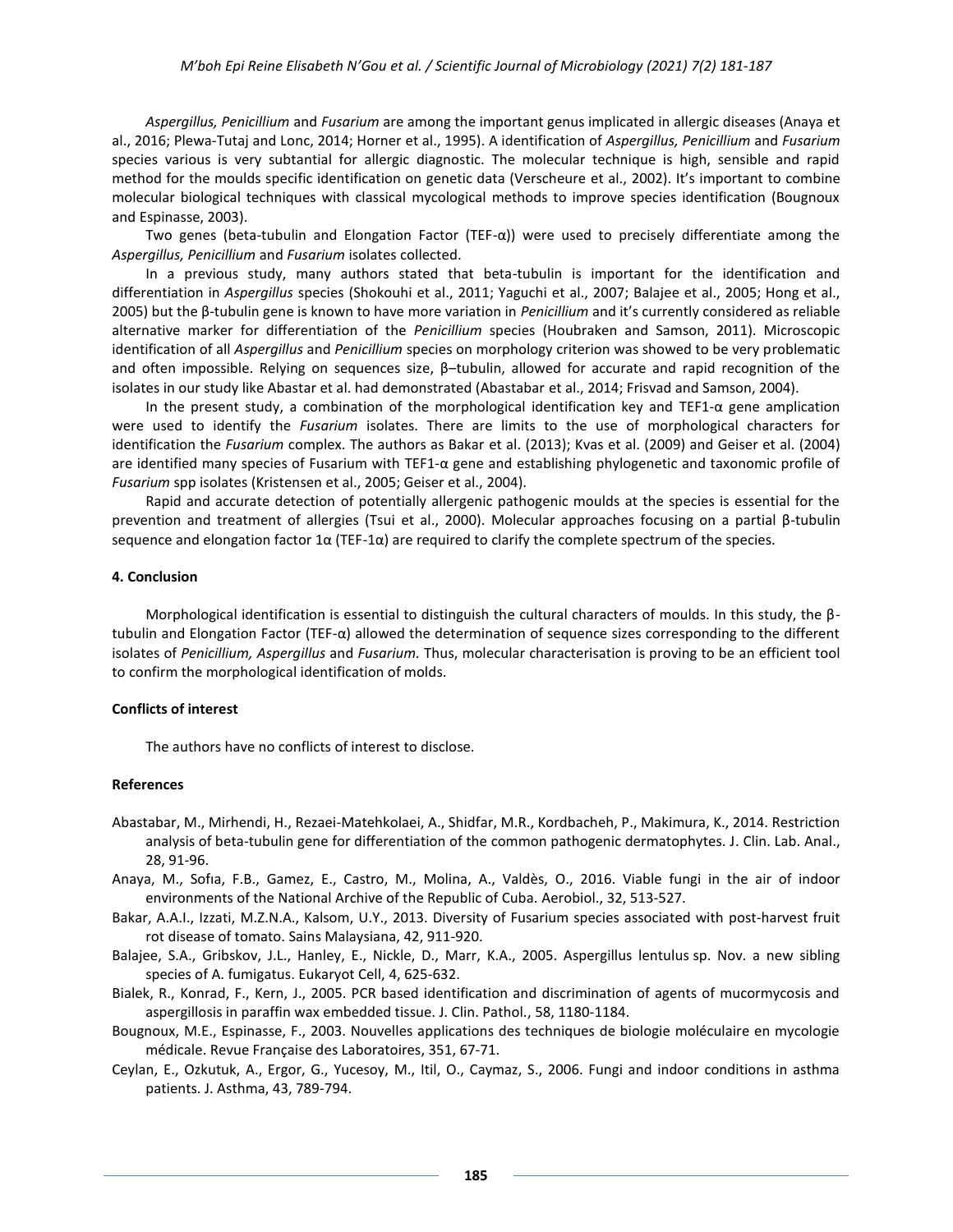- El-Morsy, E.S.M., 2006. Preliminary survey of indoor and outdoor airborne microfungi at coastal buildings in Egypt. Aerobiol., 22, 197-210.
- Frisvad, J.C., Samson, R.A., 2004. Polyphasic taxonomy of Penicillium subgenus Penicillium. A guide to identification of food and airborne terverticillate Penicillia and their mycotoxins. Stud. Mycol., 49, 174.
- Geiser, D.M., Jiménez-Gasco, M.M., Kang, S., Makalowska, I., Veeraraghavan, N., Ward, T.J., Zhang, N., Kuldau, G.A., O'Donnell, K., 2004. FUSARIUM-ID v. 1.0: A DNA sequence database for identifying Fusarium. Eur. J. Plant Pathol., 110, 473-479.
- Glass, N.L., Donaldson, C.G., 1995. American society for microbiology development of primer sets designed for use with the PCR to amplify conserved genes from filamentous ascomycetes. Appl. Environ. Microbiol., 61, 1323- 1330.
- Hong, S.B., Go, S.J., Shin, H.D., Frisvad, J.C., Samson, R.A., 2005. Polyphasic taxonomy of *Aspergillus fumigatus* and related species. Mycol., 97, 1316-1329.
- Horner, W.E., Helbling, A., Salvaggio, J.E., Lehrer, S.B., 1995. Fungal allergens. Clin. Microbiol. Rev., 8, 161-179.
- Houbraken, J., Samson, R.A., 2011. Phylogeny of Penicillium and the segregation of Trichocomaceae into three families. Stud. Mycol., 70, 1-51.
- Husain, S., Kwak, E.J., Obman, A., 2004. Prospective assessment of Platelia Aspergillus galactomannan antigen for the diagnosis of invasive aspergillosis in lung transplant recipients. Am. J. Transplant., 4, 796-802.
- Johnston, C.L., 2008. Identification of Penicillium species in the South African litchi export chain. Department of Microbiology and Plant Pathology, Faculty of Natural and Agricultural Sciences, University of Pretoria, Pretoria, South Africa, 123p.
- Klich, M.A., 2002. Identification of common Aspergillus species. Utrecht, The Netherlands: Centraalbureau voor Schimmelcultures, Utrecht, The Netherlands, 116p.
- Kristensen, R., Torp, M., Kosiak, B., Holst-Jensen, A., 2005. Phylogeny and toxigenic potential is correlated in Fusarium species as revealed by partial translation elongation factor 1 alpha gene sequences. Mycol. Res., 109, 173-186.
- Kvas, M., Marasas, W.F.O., Wingfield, B.D., Wingfield, M.J., Steenkamp, E.T., 2009. Diversity and evolution of Fusarium species in the Gibberella fujikuroi complex. Fungal Divers., 34, 1-21.
- Laforgue, R., Guérin, L., Pernelle, J.J., Monet, C., Dupont, J., Bouix, M., 2009. Evaluation of PCR-DGGE methodology to monitor fungal communities on grapes. J. Appl. Microbiol., 107, 1208-1218.
- N'Gou, M.E.R.E., Yapo-Crezoit, C.C.A., Bonouman, A.V., Kouao, D., Djaman, A.J., Dosso, M., 2021. Biodiversité des Moisissures - Abidjan - Côte d'Ivoire. Moulds Biodiversity in Abidjan - Côte d'Ivoire. Revue française d'allergologie. 61(5), 351-356.
- Nasrı, T., Hedayatı, M.T., Abastabar, M., Pasqualotto, A.C., Armakı, M.T., Nabılı, M., 2015. PCR-RFLP on β-tubulin gene for rapid identification of the most clinically important species of Aspergillus. J. Microbiol. Meth., 117, 144-147.
- NF EN ISO 16000-19 Novembre, 2014. Air intérieur Partie 19: stratégie d'échantillonnage des moisissures.
- NF ISO 16000-21 Février, 2014. Air intérieur-Partie 21: détection et dénombrement des moisissures Échantillonnage à partir de matériaux.
- O'Donnell, K., Kistler, H.C., Cigelnik, E., Ploetz, R.C., 1998. Applied biological sciences multiple evolutionary origins of the fungus causing Panama disease of banana: Concordant evidence from nuclear and mitochondrial gene genealogies. Proc. Natl. Acad. Sci. USA, 95, 2044-2049.
- Oliveira, M., Ribeiro, H., Abreu, I., 2005. Annual variation of fungal spores in atmosphere of Porto: 2003. Ann. Agr. Environ. Med., 12, 309-315.
- Ozkara, A., Ocak, I., Korcan, S.E., Konuk, M., 2007. Determination of fungal air spora in Afyonkarahisar, Turkey. Mycotaxon, 102, 199-202.
- Pasqualetti, M., Giovannini, V., Barghini, P., Gorrasi, S., Fenice, M., 2020. Diversity and ecology of culturable marine fungi associated with Posidonia oceanica leaves and their epiphytic algae Dictyota dichotoma and Sphaerococcus coronopifolius. Fungal Ecol., 44, 100906.
- Pei- Chih, W., Huey-Jen, S., Chia-Yin, L., 2000. Characteristic of indoor and outdoor airborne fungi at suburban and urban homes in two Season. Sci. Total Environ., 253, 111-118.
- Pepeljnjak, S., Segvic, M., 2003. Occurrence of fungi in air and on plants investigation of different climatic regions in Croatia. Aerobiol., 19, 11-19.